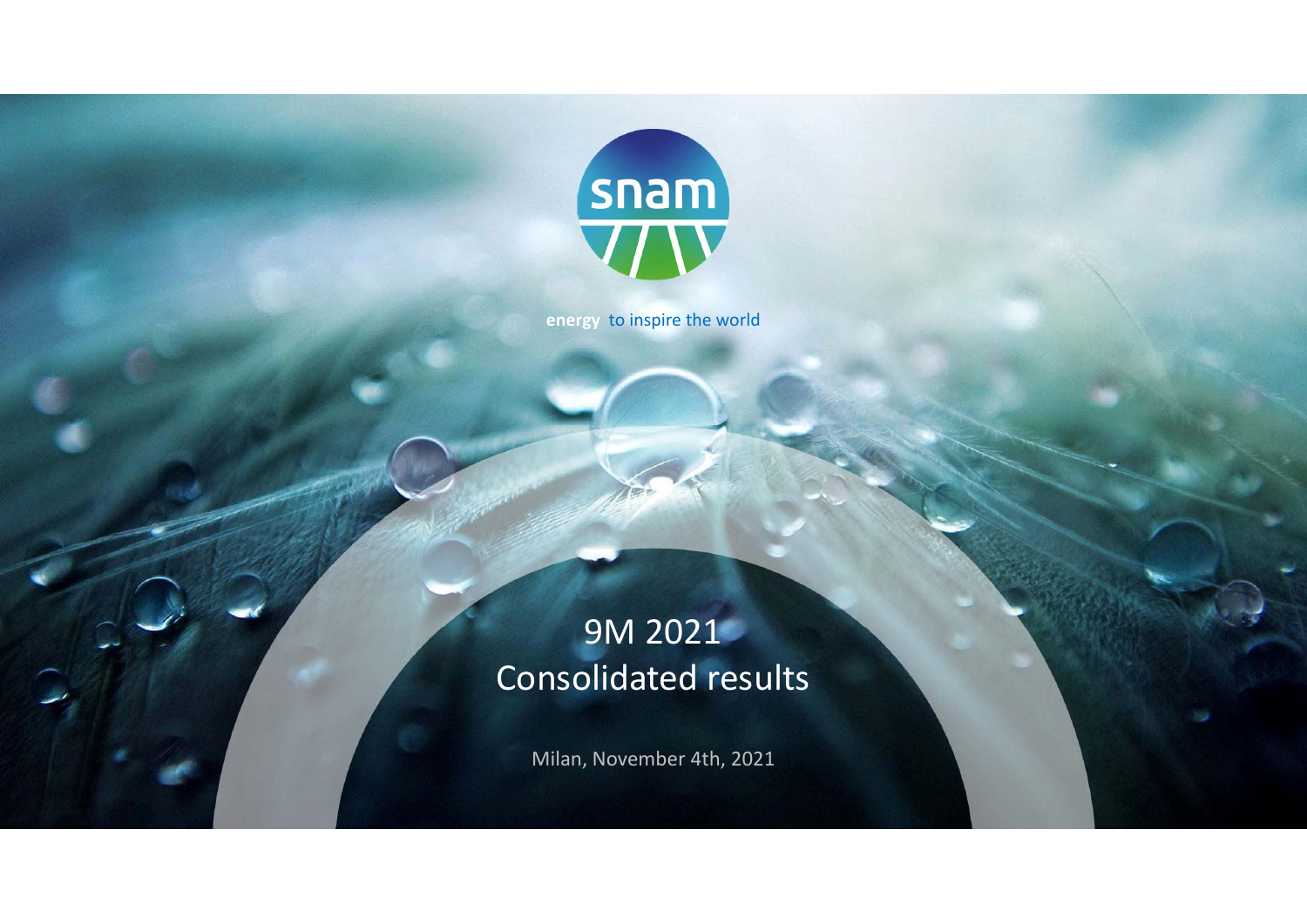# **Key Highlights**



### **KEY FIGURES**

- Group capex of **€866m**
- Interim dividend **0.1048/share**



### **REGULATION**

- 1st consultation document on the **WACC review** published by ARERA in July
- 2<sup>nd</sup> consultation document expected soon
- Final decision by first half of December



### **SCENARIO**

- • Gas demand at **53.14bcm**(+6.1% vs LY)
- $\bullet$  Snam contributing to the resilience of the Italian gas market:
	- Higher diversification of supply thanks to TAP
	- Historical spread vs TTF closed
	- Storage ca **90%** full, well above other EU countries



### **SUSTAINABILITY**

- New methane emissions target **‐55% by 2025 (vs ‐45%** previous target)
- Snam included in **FTSE MIB ESG Index**
- Sustainable financing at **ca 60%** of total available funding
- **EMTN programme renewed** may incorporate KPIs for sustainability‐ linked bonds and bonds aligned with the Taxonomy Delegated Acts

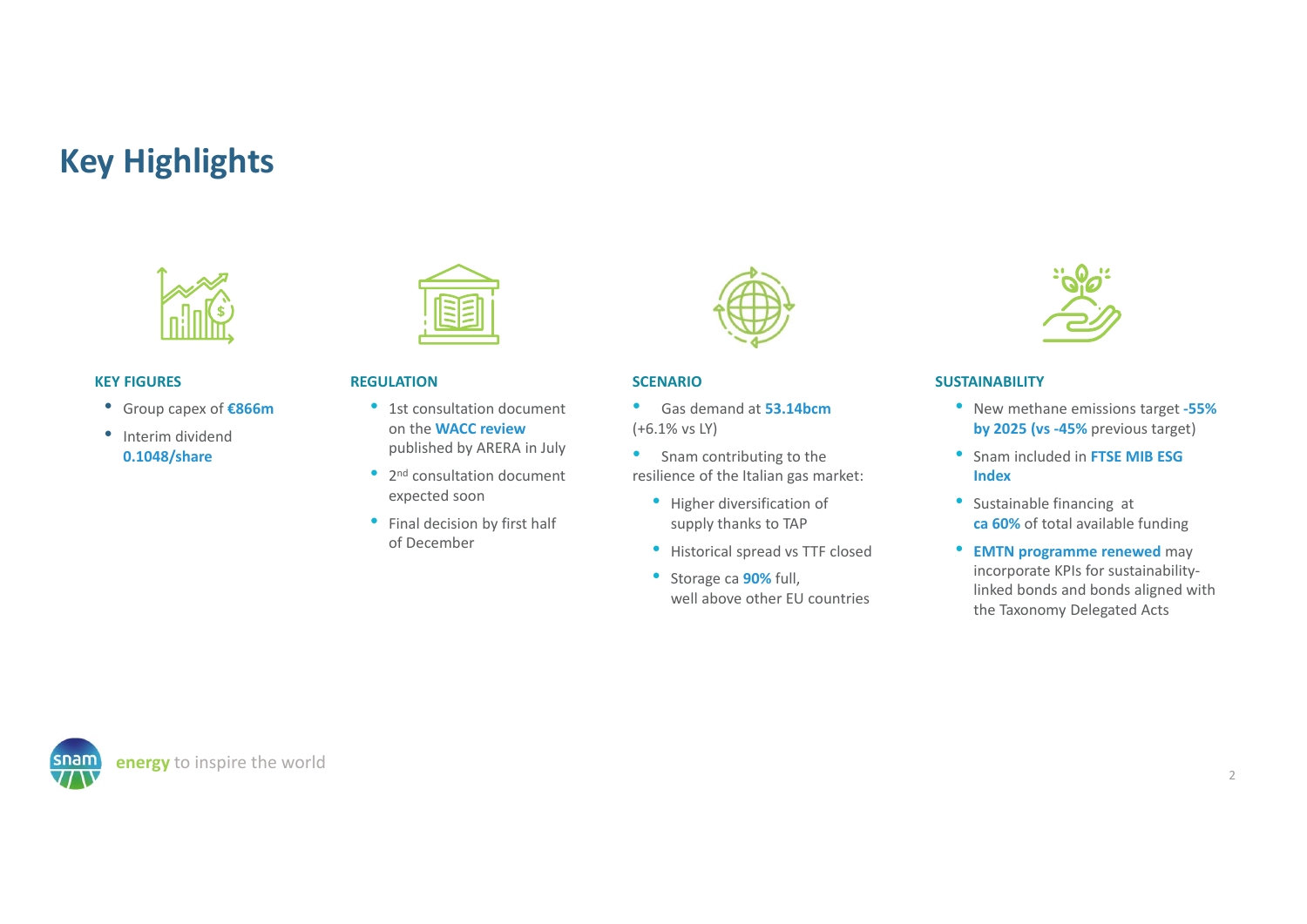# **Improved methane emissions reduction target by 2025**



**energy** to inspire the world

energy to inspire the world

- Ongoing LDAR program to monitor the emitting components in our facilities and intervene on leaks
- Digitalization supports this process:
	- FID (Flame Ionization Detection) to measure gas leakage
	- Results recorded and updated in real time
	- Real time detection and location of gas leaks and identification of possible causes of pressure variations leveraging on machine learning

### **Key LDAR figures**

- Implemented on 460 plants, all the compressor stations and Panigaglia terminal (Gas emissions already saved: 3,2 Mn cubic meters)
- To be completed over the next years with an expected overall saving of 7 Mmc, corresponding to ca 20% of Snam emissions

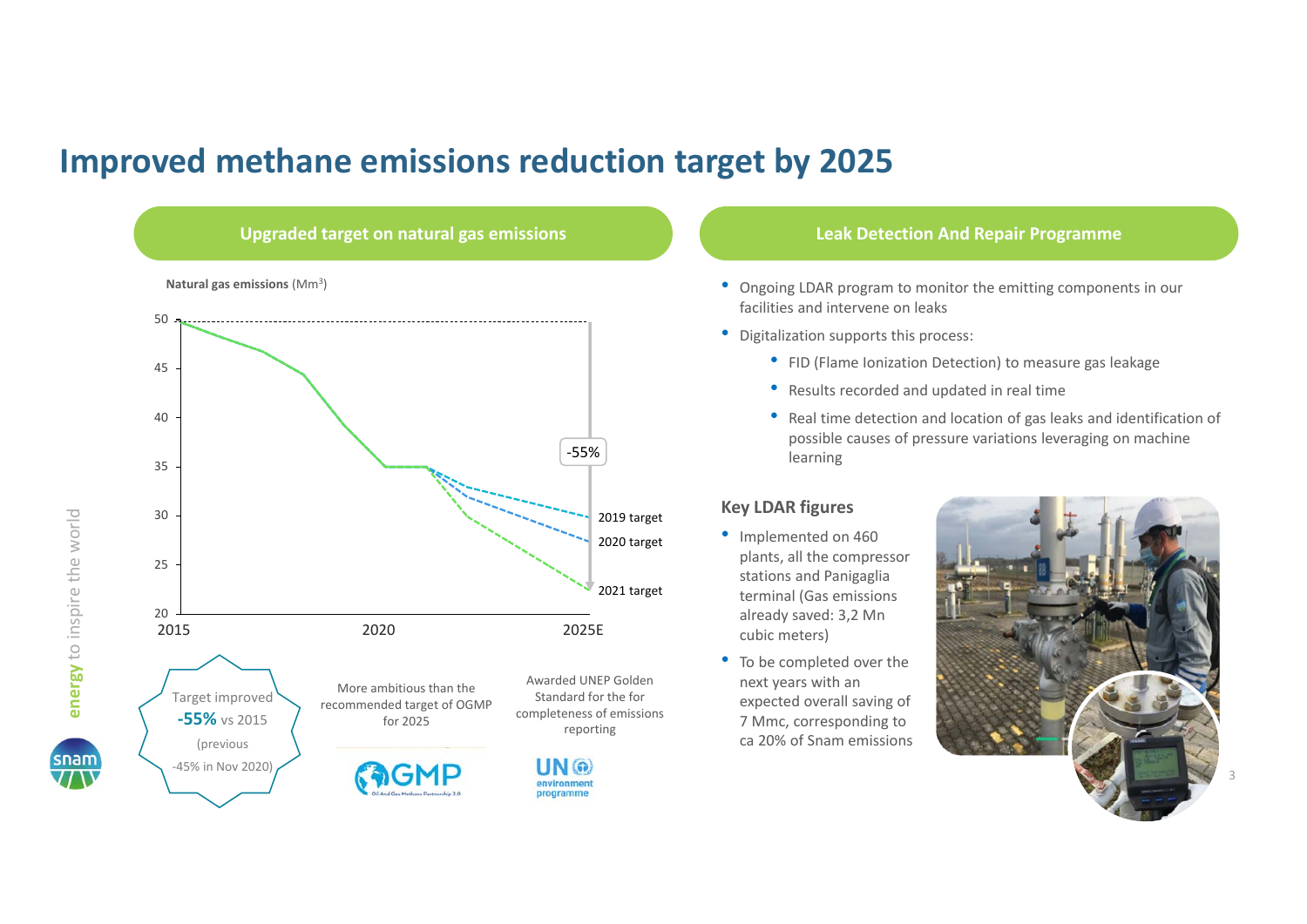# **9M 2021 financial results**

### **EBITDA**





• Tariff RAB growth

- Output based incentives flat
- Release of past balance sheet items





- Cost of debt below 1%
- Higher average debt
- 60% of sustainable finance







**Comfortably on track to deliver FY 2021 net profit guidance**

4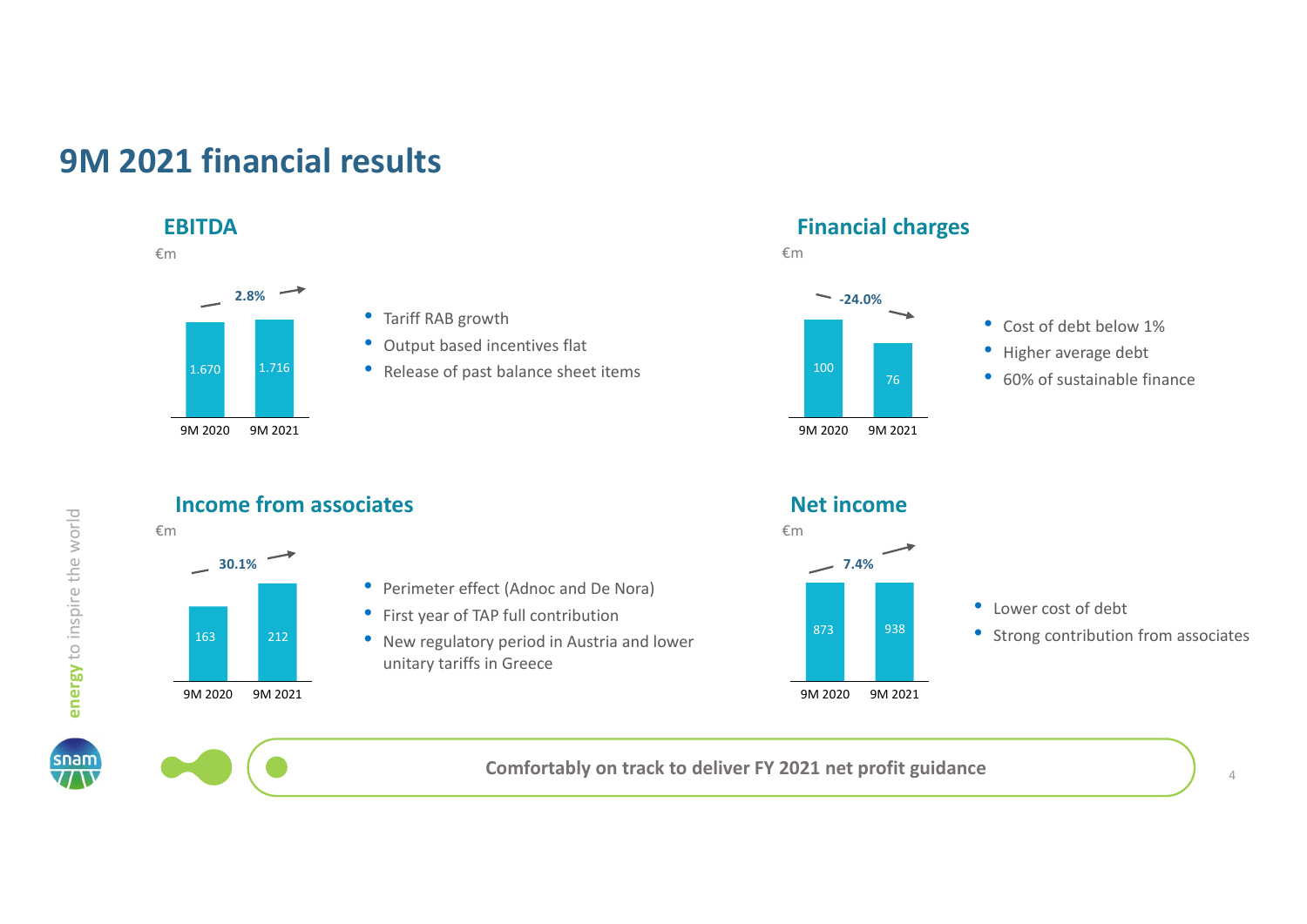# **2021 9M results: Net profit analysis**



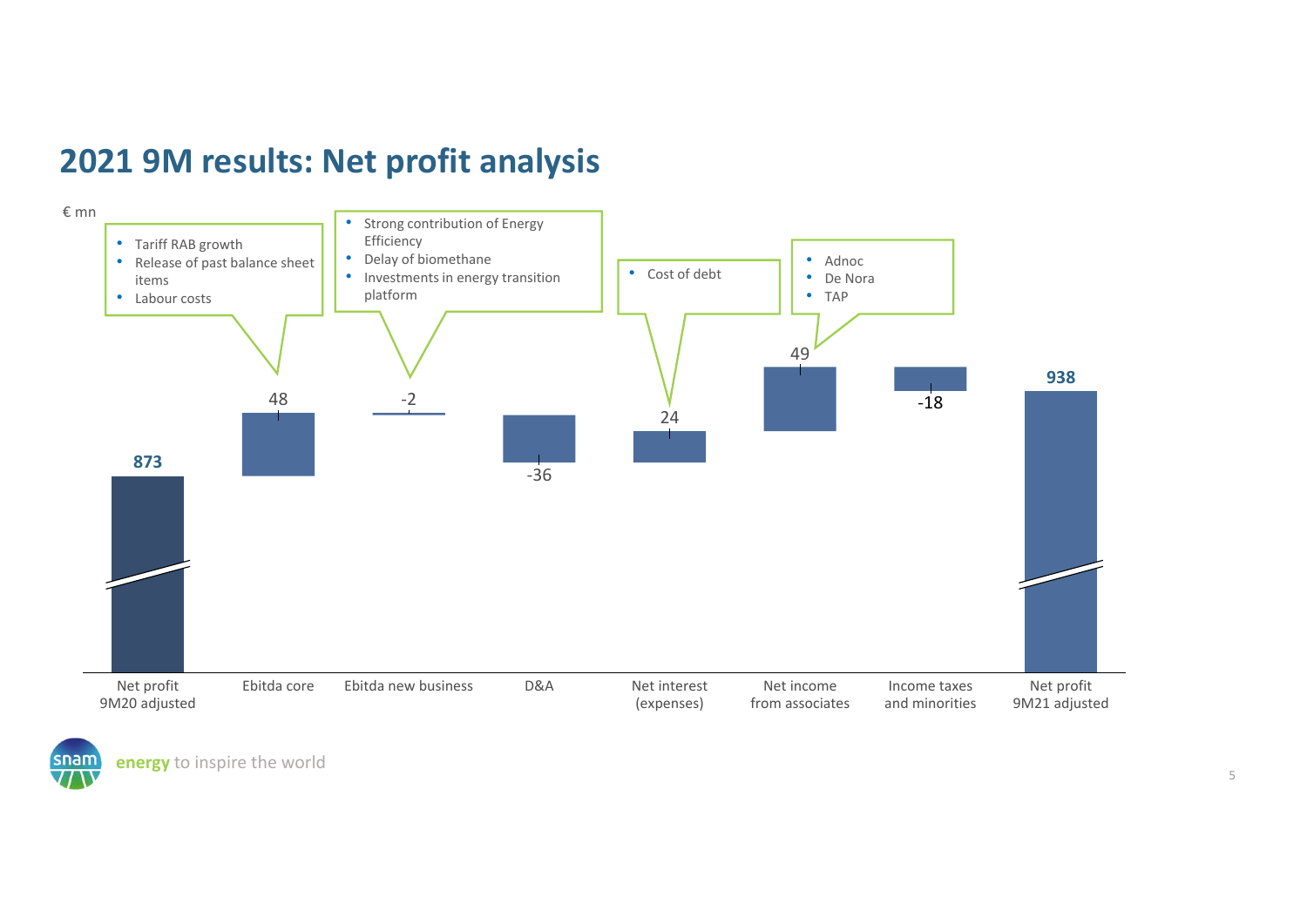



snam<br>77 N

6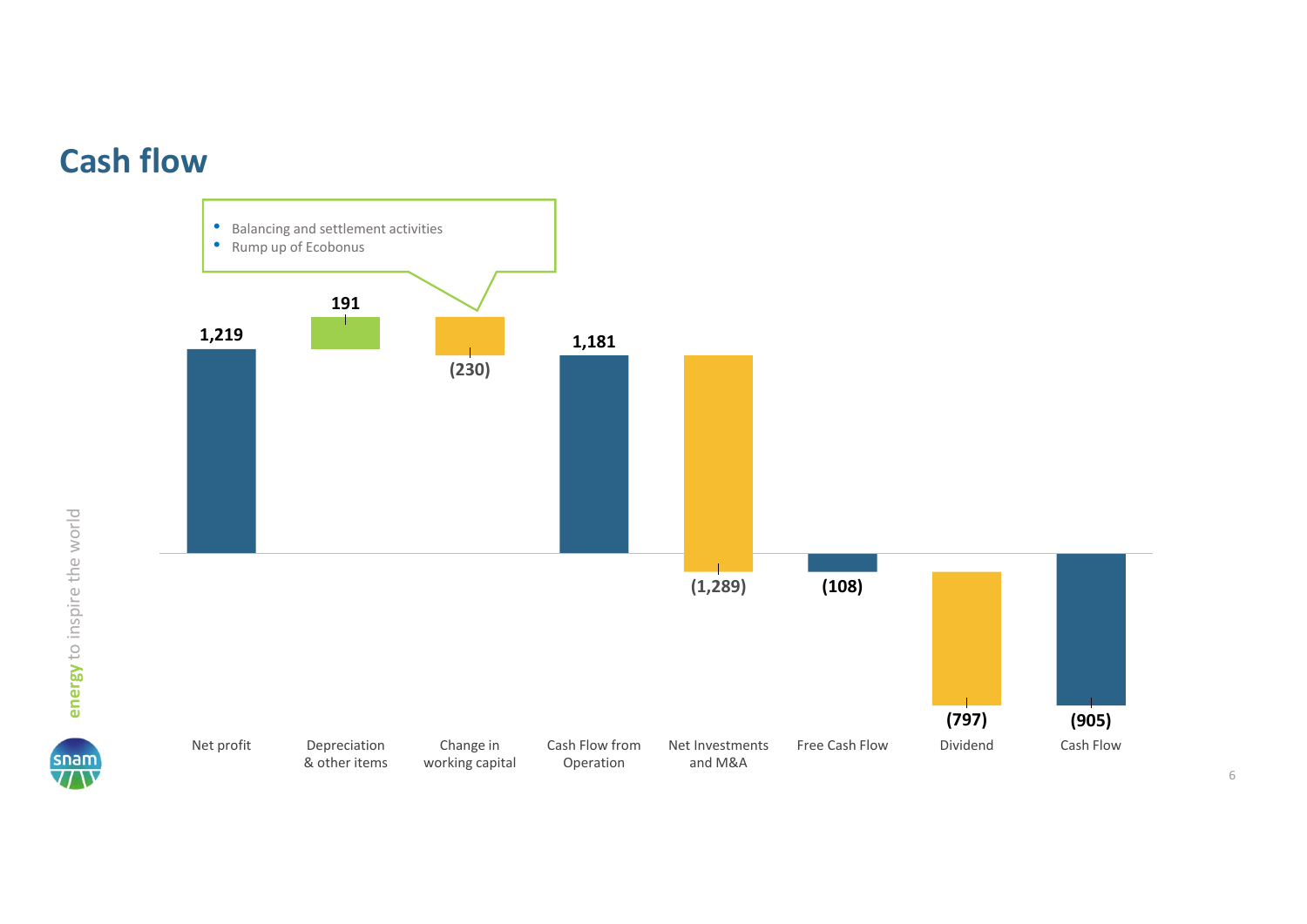# **Snam Debt Structure, rising role of sustainable finance**

### **Key Highlights**

- **M/L term debt maturity**: ~6Y with maturities well spread over time
- •**~¾ Fix‐Floating** in line with our Fix‐Floating target
- **Strong commitment on Sustainable Finance:** 9 months funding 100% through sustainable instruments achieving ca **60% (1) on total committed funding**
- • **Treasury management optimization** exploiting supportive market conditions:
	- Full utilization of ESG-labelled ECP Programme
	- Ample access to uncommitted credit lines at negative yields
- In May and **for the 3rd consecutive year, confirmed the margin step down on the Sustainable loan** as the ESG targets were met
- $\bullet$  Renewed EMTN programme may incorporate sustainability KPIs for the issuance of sustainability‐linked bonds and taxonomy aligned bonds
- S&P confirms rating at BBB+, outlook raised to positive from stable

### **Cost of Debt (calculated on Net debt)**



### **Total MLT committed credit facilities and bonds (bn€)**



(1) As of end September, including the Commercial Paper Programme

(2) Excluding uncommitted lines and Commercial Paper.

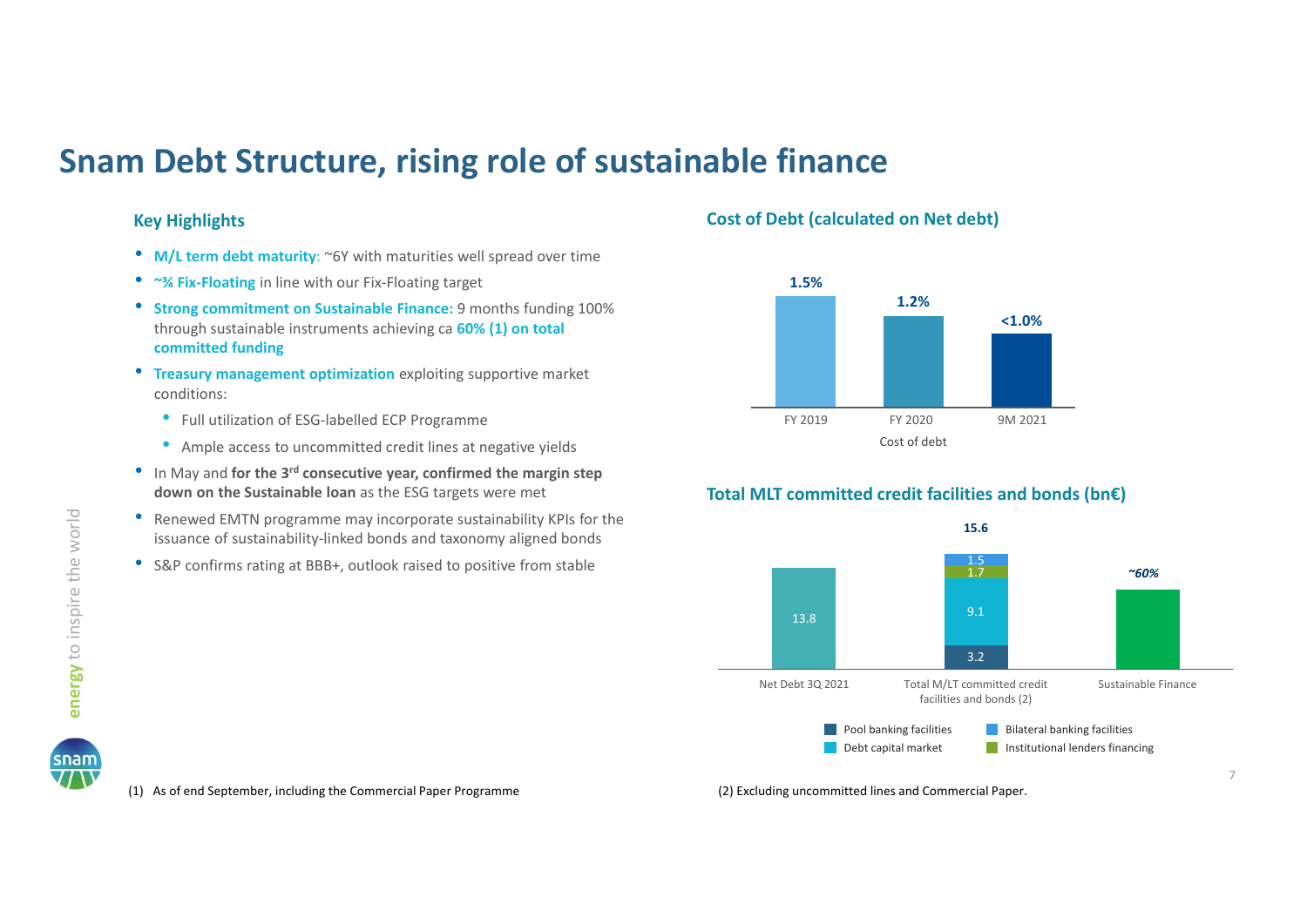# SESSION

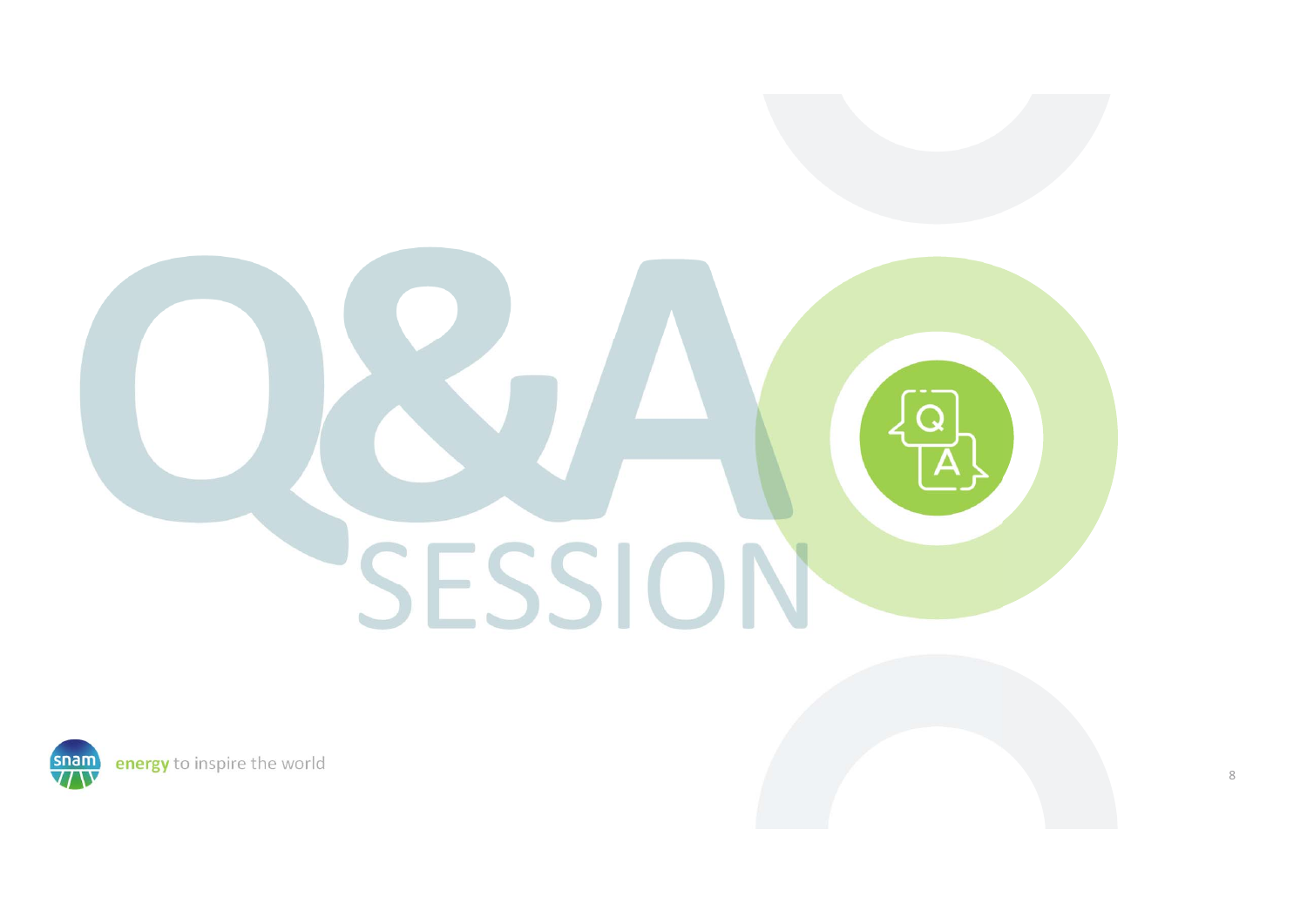# **Back up**



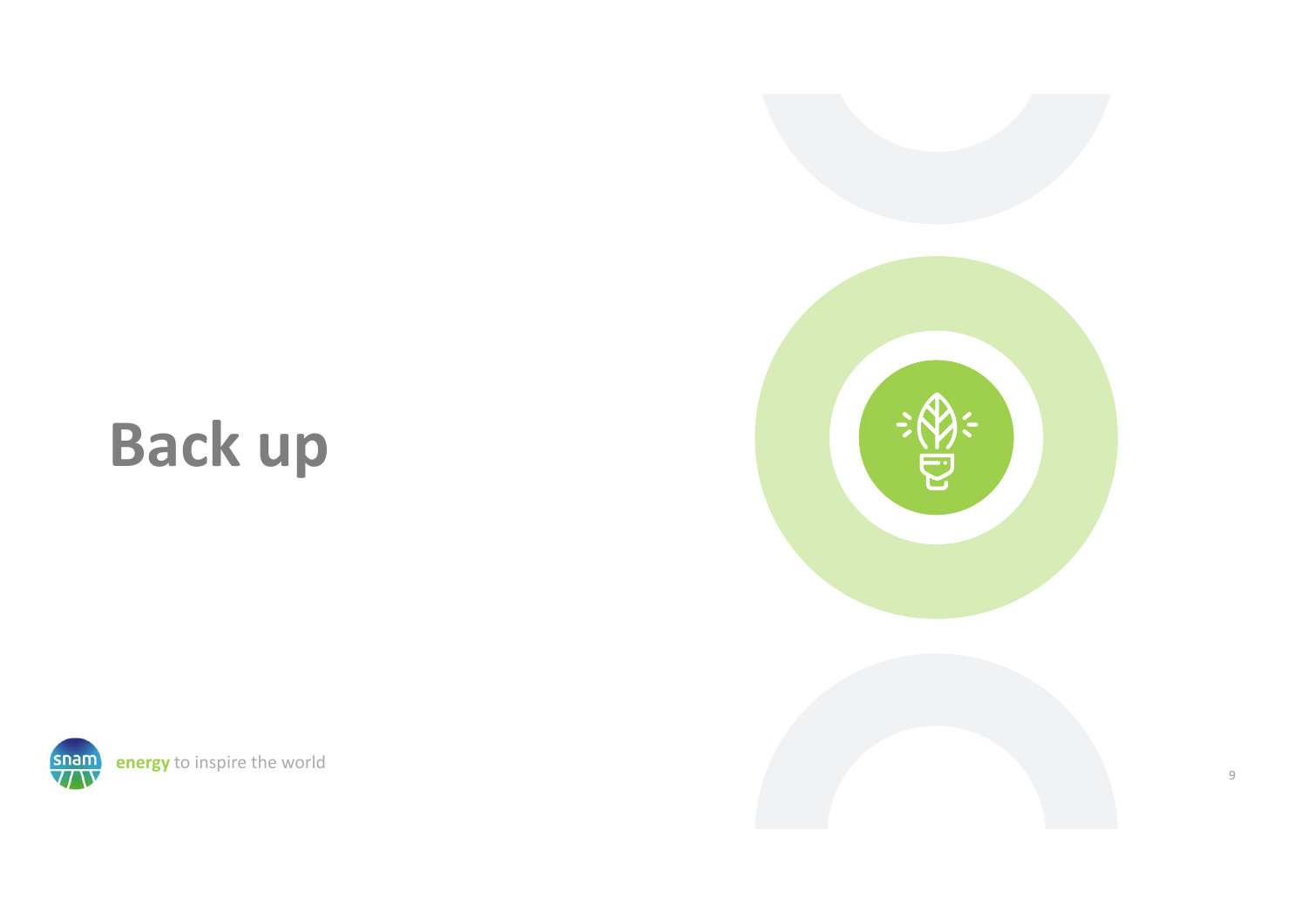## **Income Statement**

| $[~\epsilon~mn~]$                      | 9M 2020 | 9M 2021 | Change | Change %   |
|----------------------------------------|---------|---------|--------|------------|
| Revenues                               | 2,032   | 2,334   | 302    | 14.9%      |
| Operating expenses                     | (362)   | (618)   | (256)  | 70.7%      |
| <b>EBITDA</b>                          | 1,670   | 1,716   | 46     | 2.8%       |
| Depreciation & amortisation            | (565)   | (601)   | (36)   | 6.4%       |
| <b>EBIT</b>                            | 1,105   | 1,115   | 10     | 0.9%       |
| Net interest income (expenses)         | (100)   | (76)    | 24     | $(24.0)\%$ |
| Net income from associates             | 163     | 212     | 49     | 30.1%      |
| <b>EBT</b>                             | 1,168   | 1,251   | 83     | 7.1%       |
| Income taxes                           | (295)   | (311)   | (16)   | 5.4%       |
| <b>NET PROFIT BEFORE THIRD PARTIES</b> | 873     | 940     | 67     | 7.7%       |
| Third parties net profit               |         | (2)     | (2)    | n.a        |
| <b>NET PROFIT</b>                      | 873     | 938     | 65     | 7.4%       |

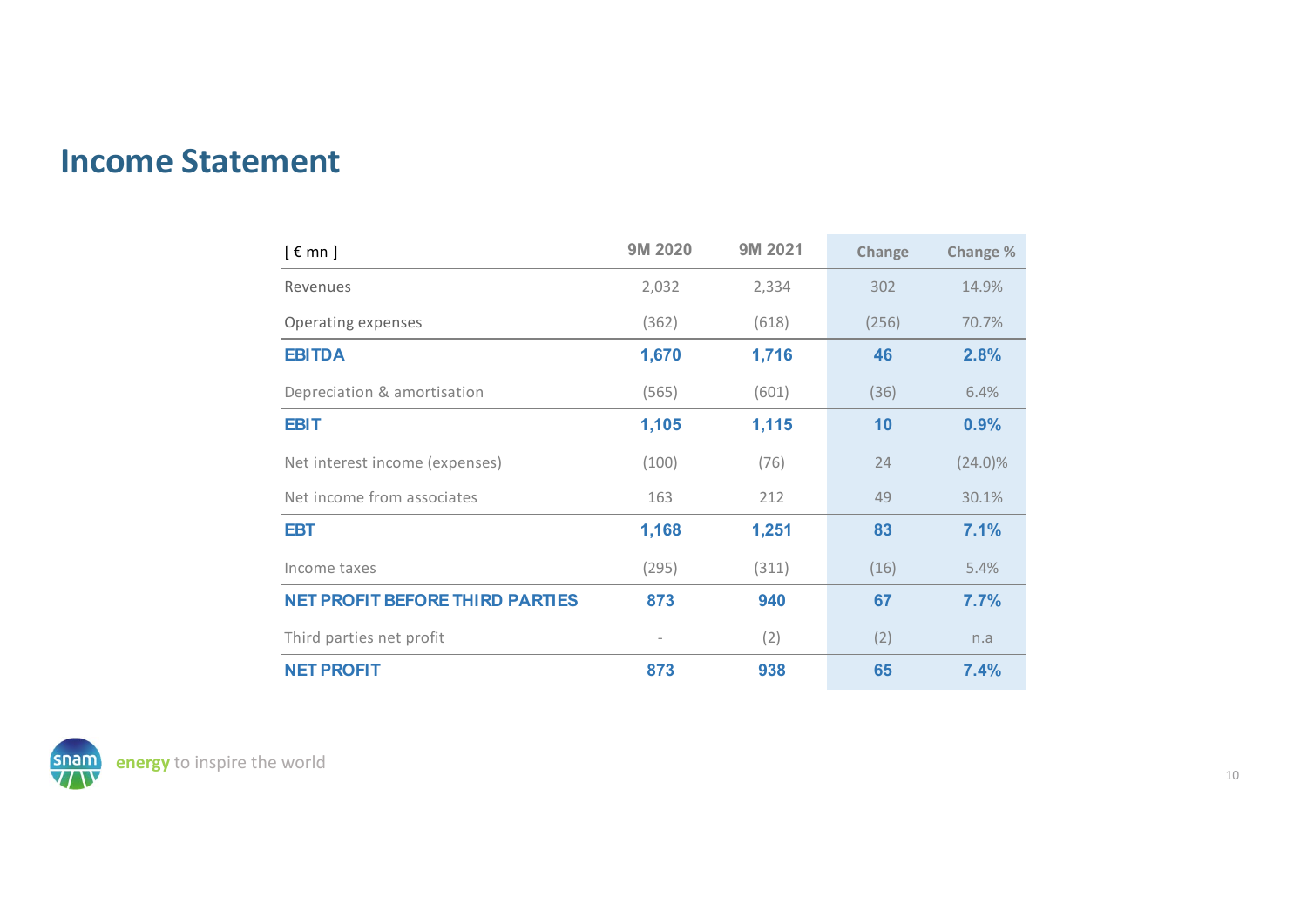### **Revenues**

| $\lceil \epsilon$ mn $\rceil$       | 9M 2020 | 9M 2021   | Change | Change %   |
|-------------------------------------|---------|-----------|--------|------------|
| <b>Regulated revenues</b>           | 1,910   | 2,069     | 159    | 8.3%       |
| Transport                           | 1,519   | 1,657     | 138    | 9.1%       |
| Storage                             | 374     | 397       | 23     | 6.1%       |
| <b>LNG</b>                          | 17      | 15        | (2)    | $(11.8)\%$ |
| Non regulated revenues              | 20      | <b>20</b> | ۰      | $\sim$     |
| <b>Total core business revenues</b> | 1,930   | 2,089     | 159    | 8.2%       |
| <b>New business revenues</b>        | 102     | 245       | 143    | 140.2%     |
| <b>TOTAL REVENUES</b>               | 2,032   | 2,334     | 302    | 14.9%      |

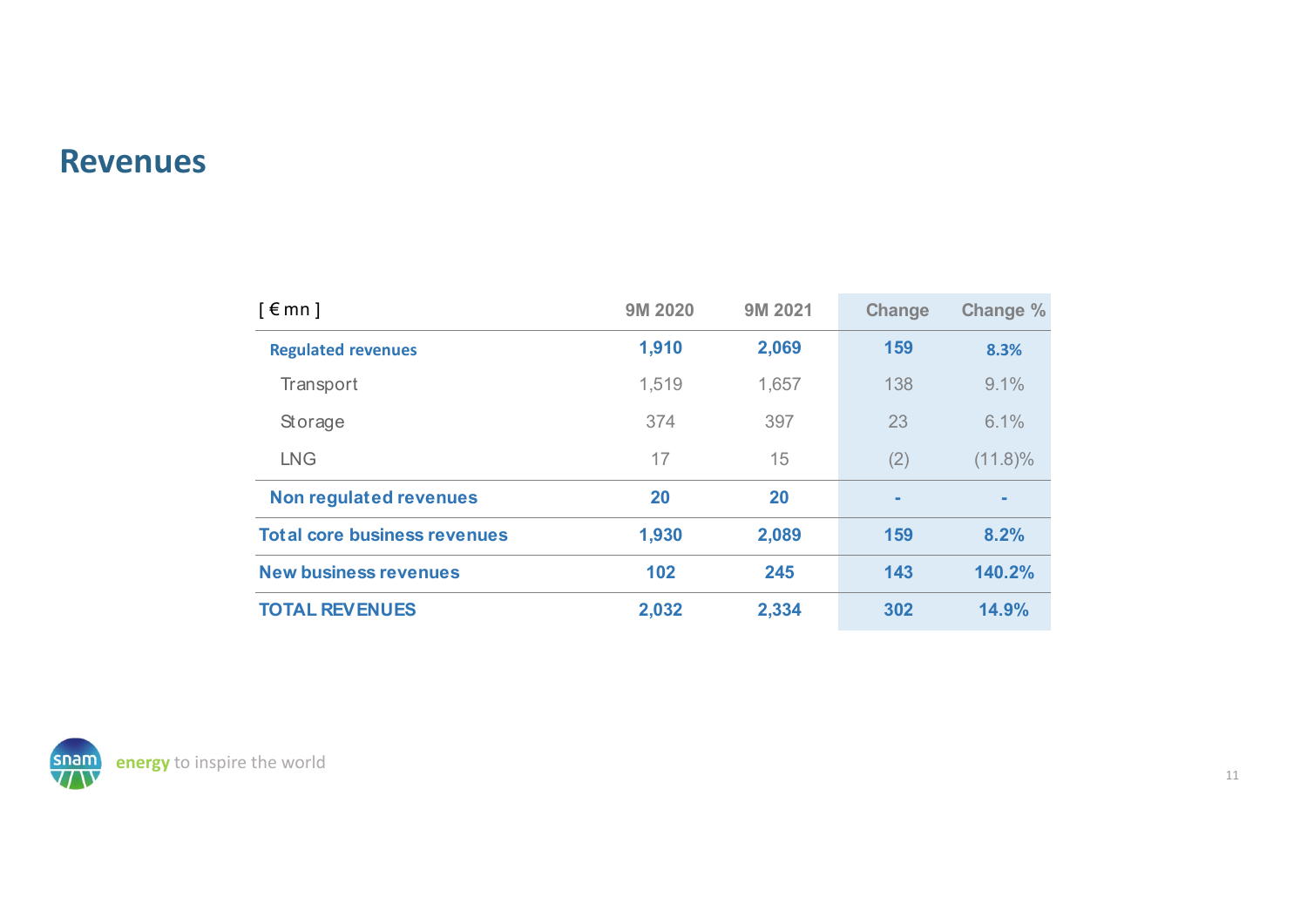# **Operating Expenses**

| $\lceil \epsilon$ mn $\rceil$ | 9M 2020 | 9M 2021 | <b>Change</b> | Change % |
|-------------------------------|---------|---------|---------------|----------|
| <b>Core business costs</b>    | 262     | 373     | 111           | 42.4%    |
| Variable costs                | 32      | 94      | 62            | 193.8%   |
| Fixed costs                   | 200     | 207     | 7             | 3.5%     |
| Other costs                   | 30      | 72      | 42            | n/a      |
| <b>New business costs</b>     | 100     | 245     | 145           | 145.0%   |
| <b>TOTAL COSTS</b>            | 362     | 618     | 256           | 70.7%    |

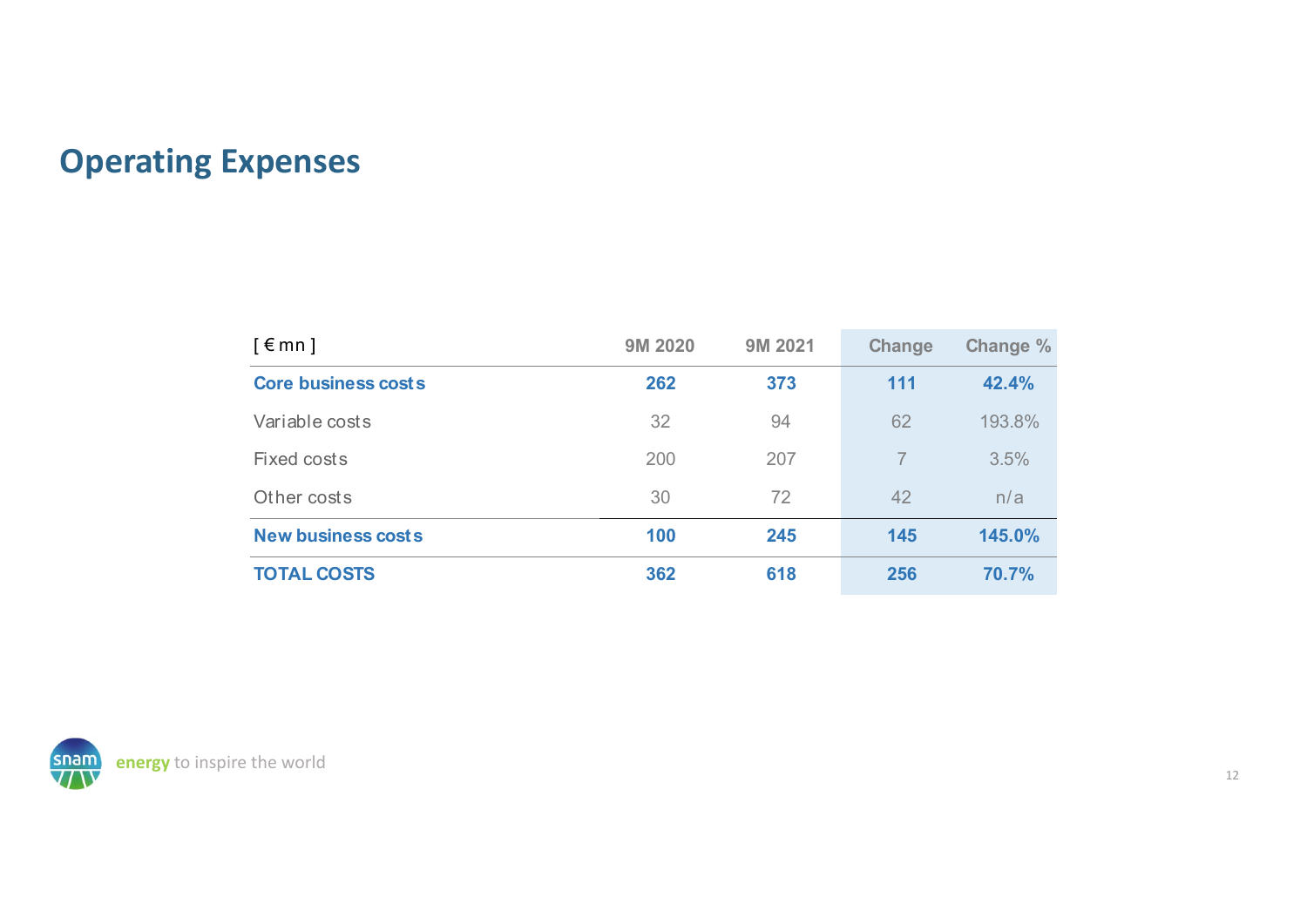# **Balance Sheet**

| $\lceil \epsilon$ mn $\rceil$          | 2020    | 2021 9M  | Change | Change %   |
|----------------------------------------|---------|----------|--------|------------|
| <b>Net invested capital</b>            | 19,364  | 21,079   | 1,715  | 8.9%       |
| <b>Fixed capital</b>                   | 20,265  | 20,999   | 734    | 3.6%       |
| Tangible fixed assets                  | 17,178  | 17,312   | 134    | 0.8%       |
| Intangible fixed assets                | 1,125   | 1,151    | 26     | 2.3%       |
| Equity-accounted and other investments | 1,923   | 2,455    | 532    | 27.7%      |
| Other Financial Asset                  | 426     | 402      | (24)   | $-5.6%$    |
| Net payables for investments           | (387)   | (321)    | 66     | $-17.1%$   |
| Net working capital                    | (861)   | 119      | 980    | (113.8%)   |
| Receivables                            | 1,930   | 2,334    | 404    | 20.9%      |
| Liabilities                            | (2,791) | (2, 215) | 576    | $(20.6\%)$ |
| Provisions for employee benefits       | (40)    | (39)     | 1      | $-2.50%$   |
| <b>Net financial debt</b>              | 12,892  | 13,806   | 914    | 7.1%       |
| <b>Shareholders' equity</b>            | 6,472   | 7,273    | 801    | 12.4%      |